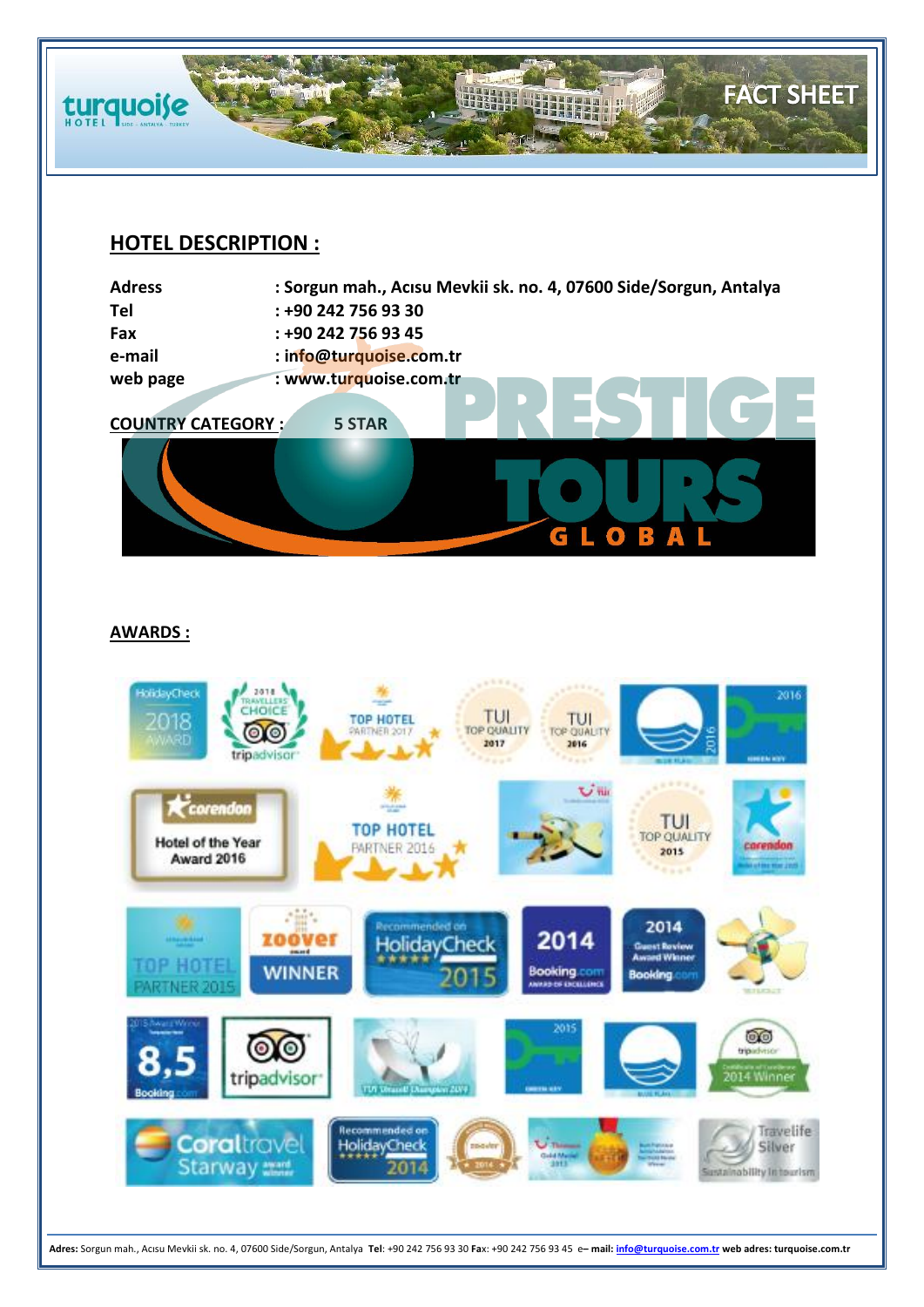

# **FACT SHEET**

**BEACH:** Turquoise Hotel is located just by the beach and has its own 200 m length sandy, pebble private beach with two jetties. A part of the beach and the long jetty is for +16 ages and open up the 20.May. (Depending on weather conditions).The long jetty has a fishing place without equipment also.

# **FACILITIES:**

Turquoise Hotel has in total 486 rooms (Deluxe Rooms, Deluxe Suites, Standard Rooms, Family Rooms and Lake Houses) with sea or garden view. All indoor areas and rooms have air conditioning systems that can be adjusted to cold or hot temperature according to the season. Lobby, Bars, outdoor swimming pools, relax pool (+16), indoor pool, Mini Club, Aquapark with three slides (depending on weather conditions and opening hours), shopping arcade with hairdresser, market, boutique, gameland (extra charge), photographer, bag and jewelry shops. Doctor (at stated times, extra charge) and nurse, one meeting room, lifts, laundry service (extra charge), internet cafe, SPA and Wellness Center (extra charge), one pool for children and one for babies.

Free WIFI in all rooms, in Lobby and Pool area, Sultan Bar and Lake Houses.

# **ACTIVITIES:**

**FREE OF CHARGE:** Two tennis courts (by reservation; floodlight and equipment extra charge), table tennis, beach volleyball, basketball, mini football field, archery, darts, boccia, aerobics, aqua gym, fitness, sauna, steam room.

Umbrellas and sun loungers are available free of charge at the pool and at the beach. Beach and pool towels are available using the towel cards at the announced times.

**EXTRA CHARGE:** Billiard, massage and therapies at SPA & Wellness Center, laundry service, water sports, diving center, car rental, internet cafe and gameland. Wheelchairs and Buggy ( upon request )

#### **ANIMATION:**

Turquoise Hotel has sport activities every day .Different professional shows ( up on 01.May – 15.Oct.) are presented either at the Amphitheatre or at the Sultan Bar .Pier Parties & Live Music are also available.

### **CHILDREN PARADISE:**

Mini Club (aged between 4–12 years), Midi Club (aged between 13–16 years, only in high season), children's playground, Mini Disco, aqua park with three slides (depending on the weather conditions and at stated times) and baby pool. Children's menu at the Mini Club Snack Bar and little children's corner at dinner are available.

**Watersport:** Diverse of Motor and non-motor facilities are with charge.

**CREDİT CARDS :** Visa, Master Card, Euro Card

**MEETING FACILITIES:** ASPENDOS HALL (Theatre style) 100 PAX

**EQUIPMENTS:** Overhead projector, TV, video, video projector, DVD player, flipchart, slide projector.

**PETS** : are not allowed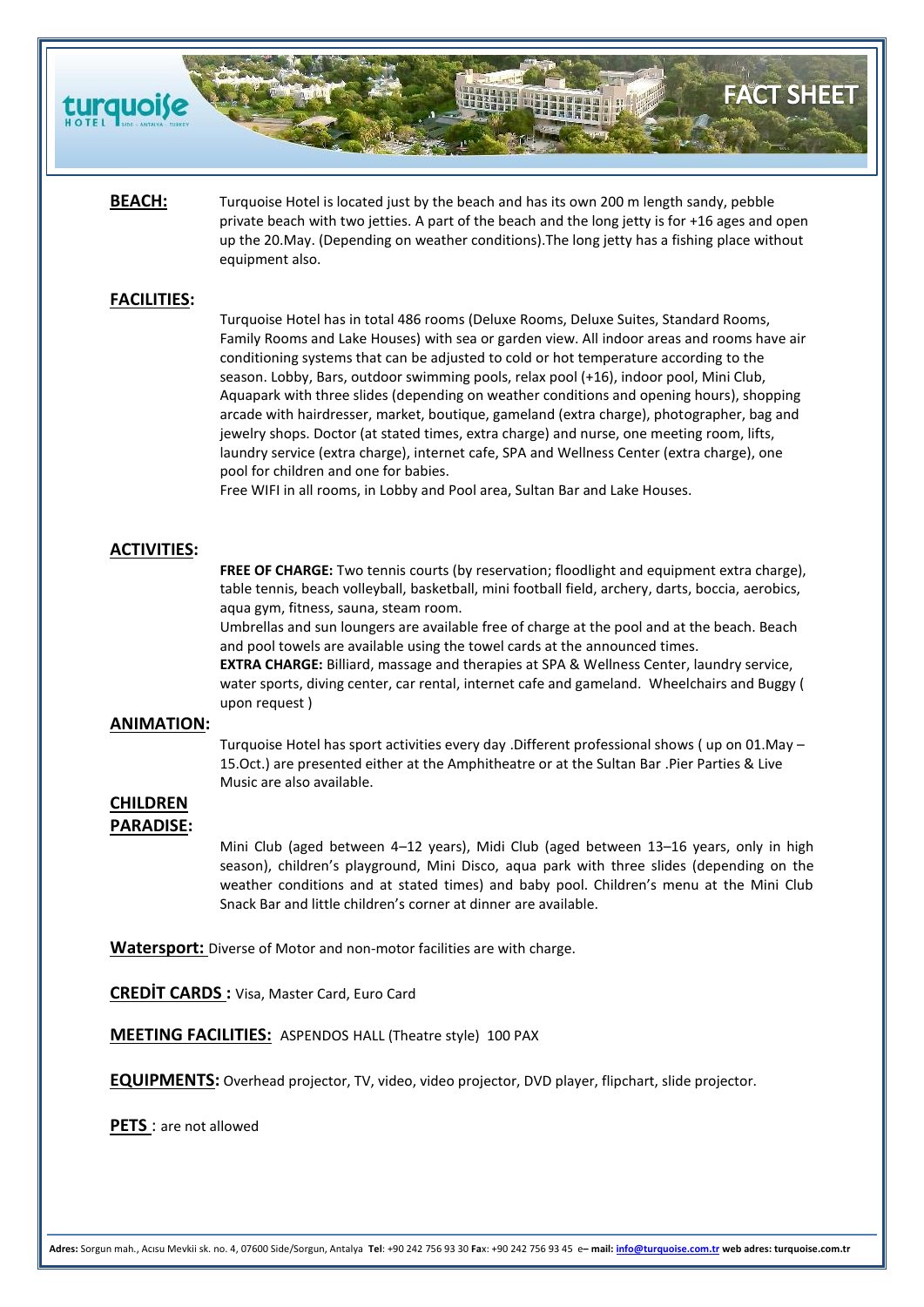

**ROOMS:** Turquoise Hotel has 146 Deluxe Rooms, 54 Deluxe Rooms with sea view, 16 Deluxe Suites located in the main building and 140 Standard Rooms located in the pine forest. 8 Disabled Rooms, 54 Family Rooms and 16 Economy Rooms (with French balcony) are located in the main building and blocks.

**FACT SHEET** 

A total of 52 Lake Houses in a private location: 10 Lake Houses with 3 rooms and terrace, 10 Lake Houses with 3 rooms and balcony, 8 Lake Houses with 2 rooms and terrace, 8 Lake Houses with 2 rooms and balcony, 8 Lake Houses with 1 room and terrace and 8 Lake Houses with 1 room and balcony. 105 rooms are non-smoking. All rooms have coffee/tea set -up and WIFI.

Few rooms are with Twin Beds.

**Deluxe Room:** 27 m²–28 m² are all equipped with one French bed, laminate/parquet floor, bathroom/WC, hairdryer, central air conditioning (weather dependent & at stated times), direct dial telephone, TV (with music channels), mini bar (soft drinks, water, beer), electronic safe box (free of charge), bathrobe, slippers and balcony. Some Deluxe Rooms are designed to accommodate maximum three people (additional bed for  $3<sup>rd</sup>$  person) and are available with garden or sea view.

**Deluxe Suite:** 45 m²–52 m² are all equipped with one French bed and two additional twin beds, laminate/parquet floor, bathroom/WC, hairdryer, central air conditioning (weather dependent & at stated times), direct dial telephone, TV (with music channels), mini bar (soft drinks, water, beer), electronic safe box (free of charge), bathrobe, slippers and balcony. Deluxe Suites are designed to accommodate maximum four people; they consist of two rooms and have a sea view.

**Standard Room (Blocks):** 27 m<sup>2</sup>-28 m<sup>2</sup> are all equipped with one French bed, tiled/laminate floor, bathroom/WC, hairdryer, individual air conditioning, direct dial telephone, TV (with music channels), mini bar (soft drinks, water), electronic safe box (free of charge), balcony. These Rooms are designed to accommodate a maximum of three people (additional bed for  $3^{rd}$  person) and have a garden view.

Family Room: 42 m<sup>2</sup>-43 m<sup>2</sup> are all equipped with one French bed and two additional twin-beds, tiled/laminate floor, bathroom/WC, hairdryer, individual air conditioning, direct dial telephone, TV (with music channels), mini bar (soft drinks, water), electronic safe box (free of charge) and balcony.

The Family Rooms are designed to accommodate maximum four people; they consist of two rooms and have a garden view.

# **DISABLED**

ROOMS: Turquoise Hotel has eight rooms for disabled guests. All the rooms are situated on the ground floor with a special design. These rooms  $(27 \text{ m}^2 - 28 \text{ m}^2)$  are all equipped with one French bed, tiled/laminate floor, bathroom/WC, hairdryer, individual or central (weather dependent & at stated times) air conditioning, direct dial telephone, TV (with music channels), mini bar (soft drinks, water), electronic safe box (free of charge), balcony.

> Six of these rooms are in the main building and two of them are in the blocks. Additionally, the Turquoise Hotel has ramps for easy access.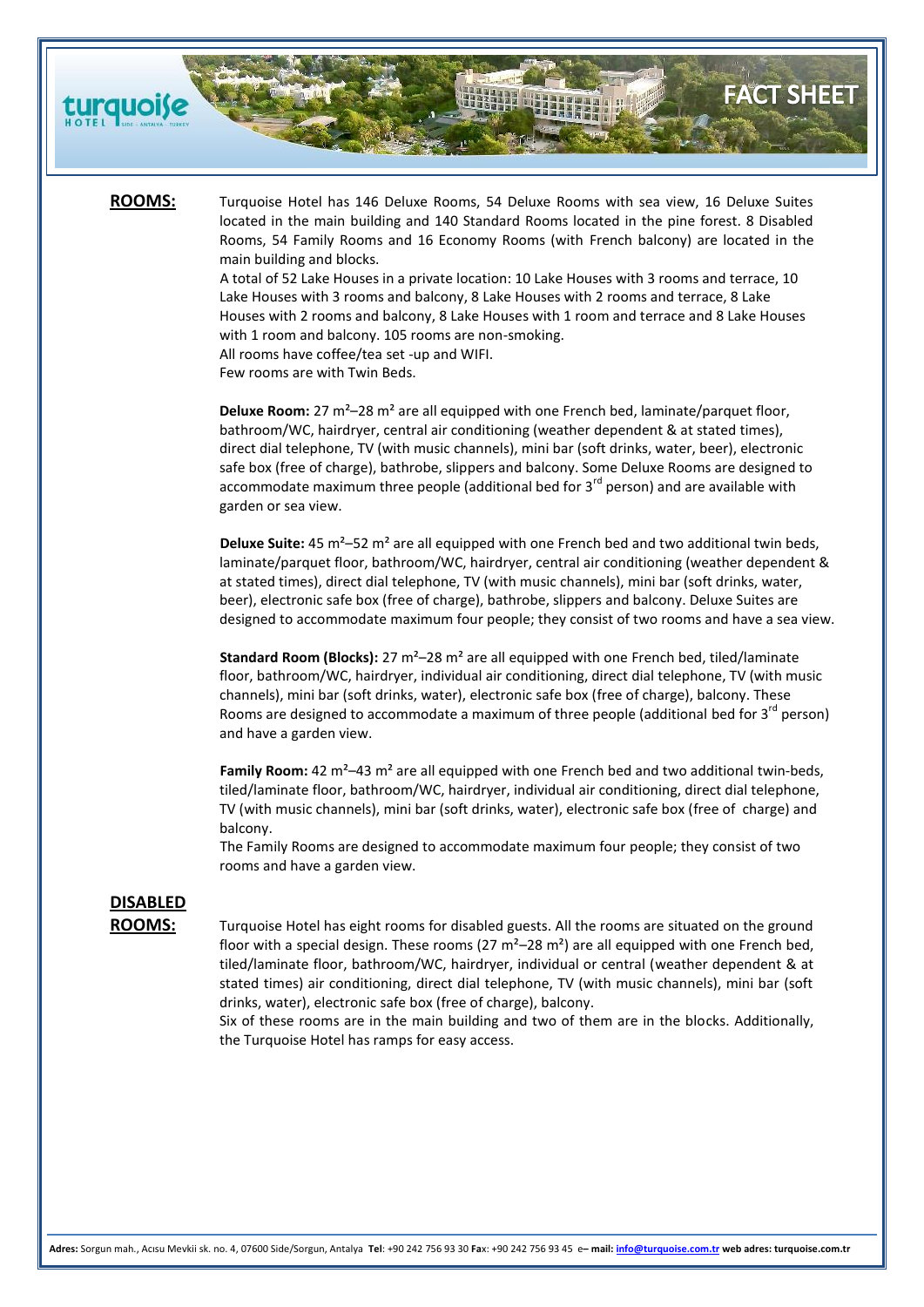# **LAKE HOUSE CONCEPT**

**FACT SHEET** 

# **Services during the stay**

**turquoise** 

Beach towels will by arrival in the room and can change at the towel desk in the Bougainvillea . For guests staying in a Lake House use of the safe and WIFI is free of charge. Bathrobes and slippers are free of charge. Lake House guests may swim in their own pool; have their own sun lounger and sunbath on their own terrace. Turn down service (2nd room cleaning) is free of charge.

# **Food and Beverage services**

A fruit basket as well as a welcome card is in the room on arrival. The breakfast buffet .Lunch & Dinner (in à la carte style) is served at Bougainvillea Restaurant without reservation. Fresh orange juice for breakfast is free of charge. Waiter service (beverages) to the sun loungers is available all day. Fruit and cold towels are served to the guests who are resting at the sun loungers. The minibar is filled daily with soft drinks, water,tetra pak juice and beer on consumption. Room service is available 24 hours at extra cost.

All the Lake Houses have coffee/tea set -up.

Every guest may visit 4 of à la carte Restaurant one time per stay free of charge (reservation has to be made at least one day before between 09:00–17:00 at the Guest Relations Desk).

# **A LA CARTE RESTAURANT'S**

Reservations for à la carte Restaurants must be made at least the day before for the following day between 09:00–17:00 at the Guest Relation Desk. The à la carte Restaurants need minimum 10 guests for opening. During your stay only the first reservation for the 4 à la carte Restaurant (upon availability/ reservation necessary) is free of charge. For further reservations, reservation supplement is 10 € per person per restaurant. Steak House Restaurant is on charge /10,- € per person.

Bougainvillea Restaurant with French and Italian cuisine is on charge  $/10$ ,  $\epsilon$  per person.

Bougainvillea Restaurant with French and Italian cuisine is free of charge for Lake House guests but reservation is upon availability and necessary .

High Class Beverages and Quality Wines are available from menu card at our à la carte Restaurants with extra charge. Please ask our service staff.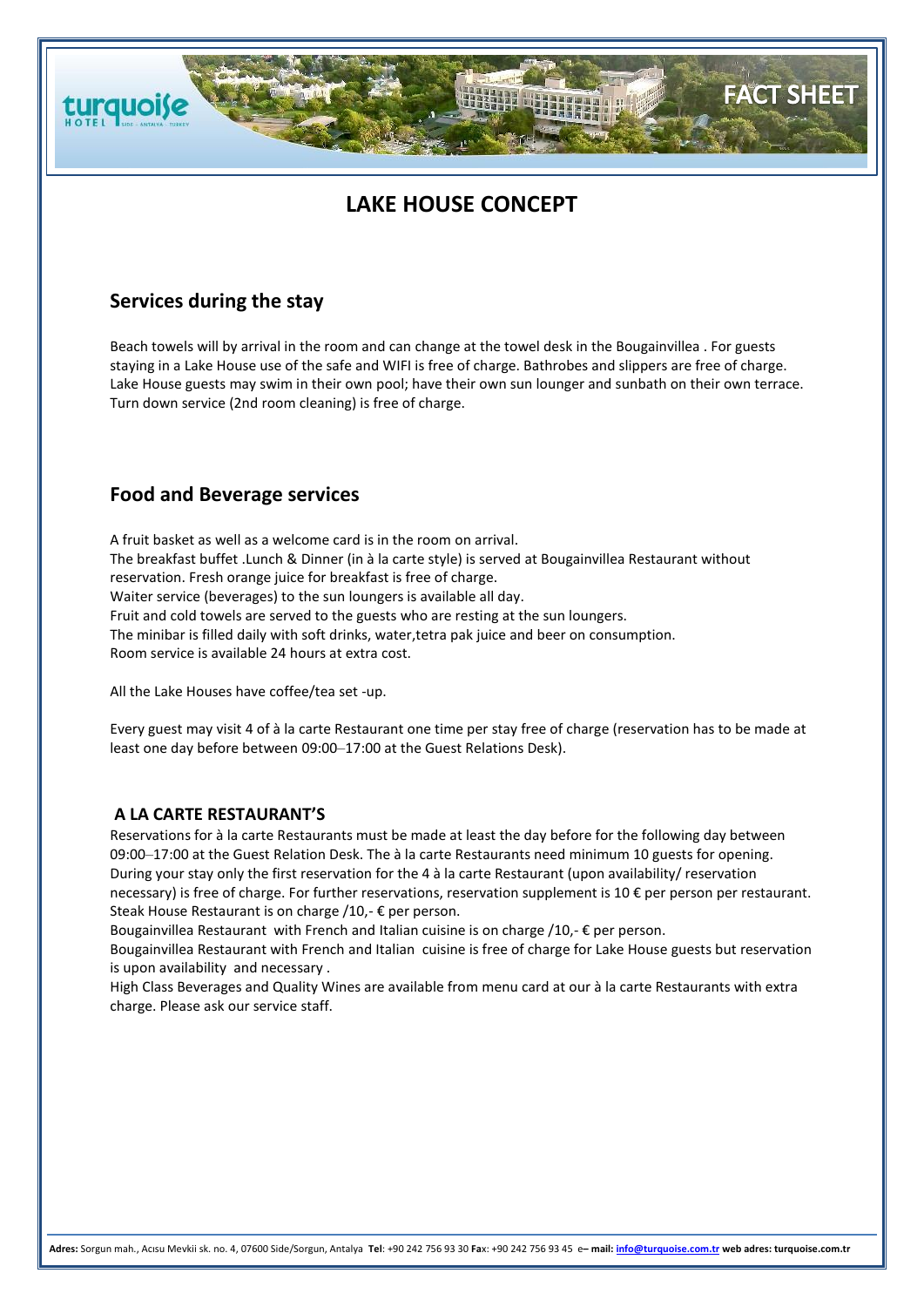

# **LAKE HOUSE ROOM CATEGORIES**

**FACT SHEET** 

# **LAKE HOUSE 3 with terrace**

2 bedrooms and 1 living room 2 bathrooms; accommodation: min. 2, max. 5 persons  $\rightarrow$  75 m<sup>2</sup>

# **LAKE HOUSE 3 with balcony**

2 bedrooms and 1 living room 2 bathrooms; accommodation: min. 2, max. 5 persons  $\rightarrow$  72 m<sup>2</sup>

# **LAKE HOUSE 2 with terrace**

2 bedrooms

2 bathrooms; accommodation: min. 2, max. 4 persons  $\rightarrow$  73 m<sup>2</sup>

# **LAKE HOUSE 2 with balcony**

2 bedrooms

2 bathrooms; accommodation: min. 2, max. 4 persons  $\rightarrow$  70 m<sup>2</sup>

# **LAKE HOUSE 1 with terrace**

1 bedroom

1 bathroom; accommodation: min. 1 max. 2 persons  $\rightarrow$  36 m<sup>2</sup>

# **LAKE HOUSE 1 with balcony**

1 bedroom

1 bathroom; accommodation: min. 1, max. 2 persons  $\rightarrow$  34 m<sup>2</sup>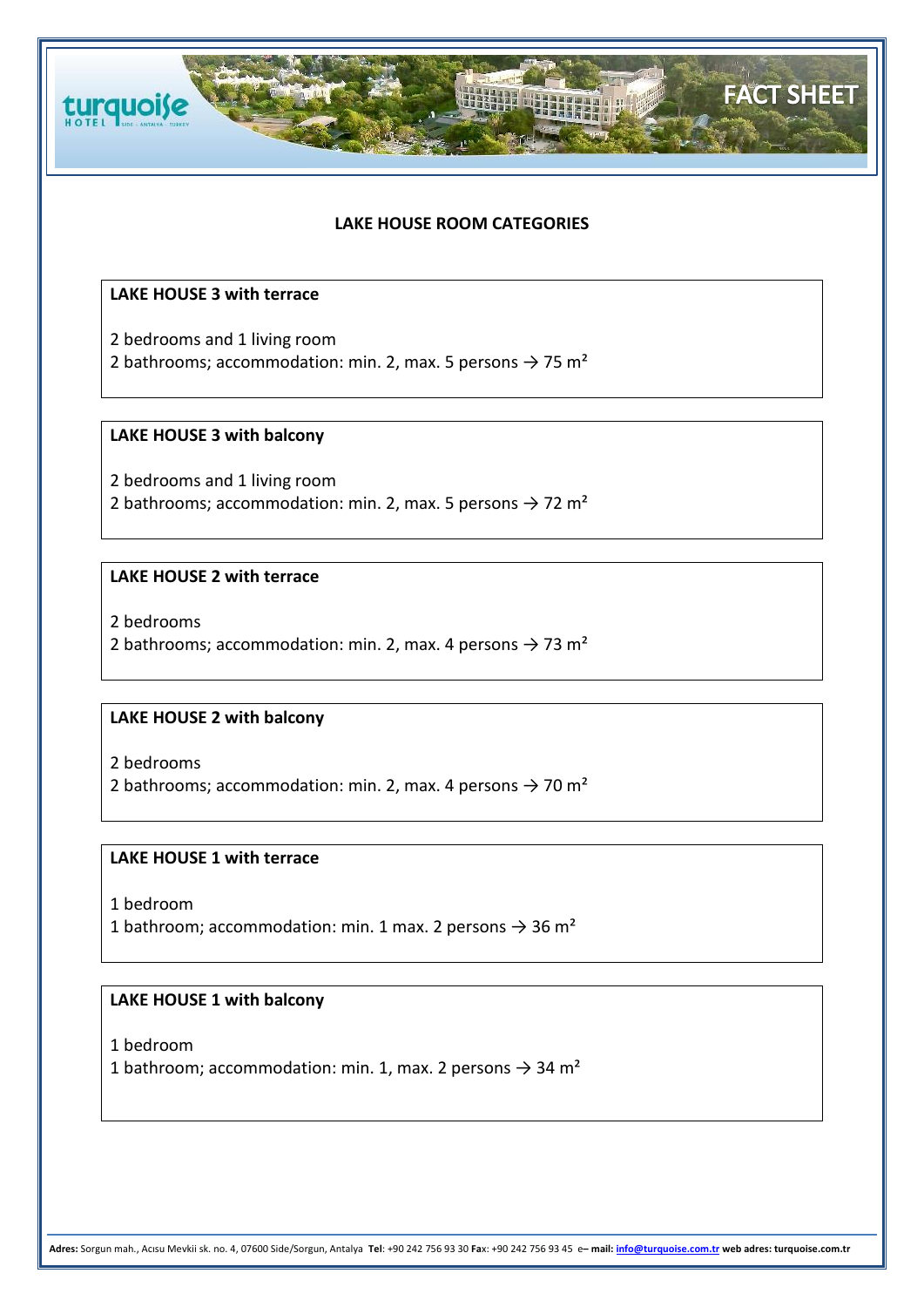

# **POOL DESCRIPTION :**

**LAKE HOUSE**

| <b>Aktivity Pool</b> | $1m - 1.40m$       | B1 Blok             | $1.20 \text{ m}$ |
|----------------------|--------------------|---------------------|------------------|
| <b>Children Pool</b> | 0.5 <sub>m</sub>   | B <sub>2</sub> Blok | $1.20 \text{ m}$ |
| Aquapark Pool        | $0.80m - 1.10m$    | H Blok              | $1.20 \text{ m}$ |
| Relaxs Pool          | 1.40 $m$           | G1 Blok             | $1.20 \text{ m}$ |
| Indoor Pool          | $0.90m - 1.40m$    | G <sub>2</sub> Blok | 1.20 m           |
| Ind. Childrenpool    | 0.40 m             |                     |                  |
| Baby Pool            | $0.30 \; \text{m}$ |                     |                  |

**Adres:** Sorgun mah., Acısu Mevkii sk. no. 4, 07600 Side/Sorgun, Antalya **Tel**: +90 242 756 93 30 **Fa**x: +90 242 756 93 45 e**– mail[: info@turquoise.com.tr](mailto:info@turquoise.com.tr) web adres: turquoise.com.tr**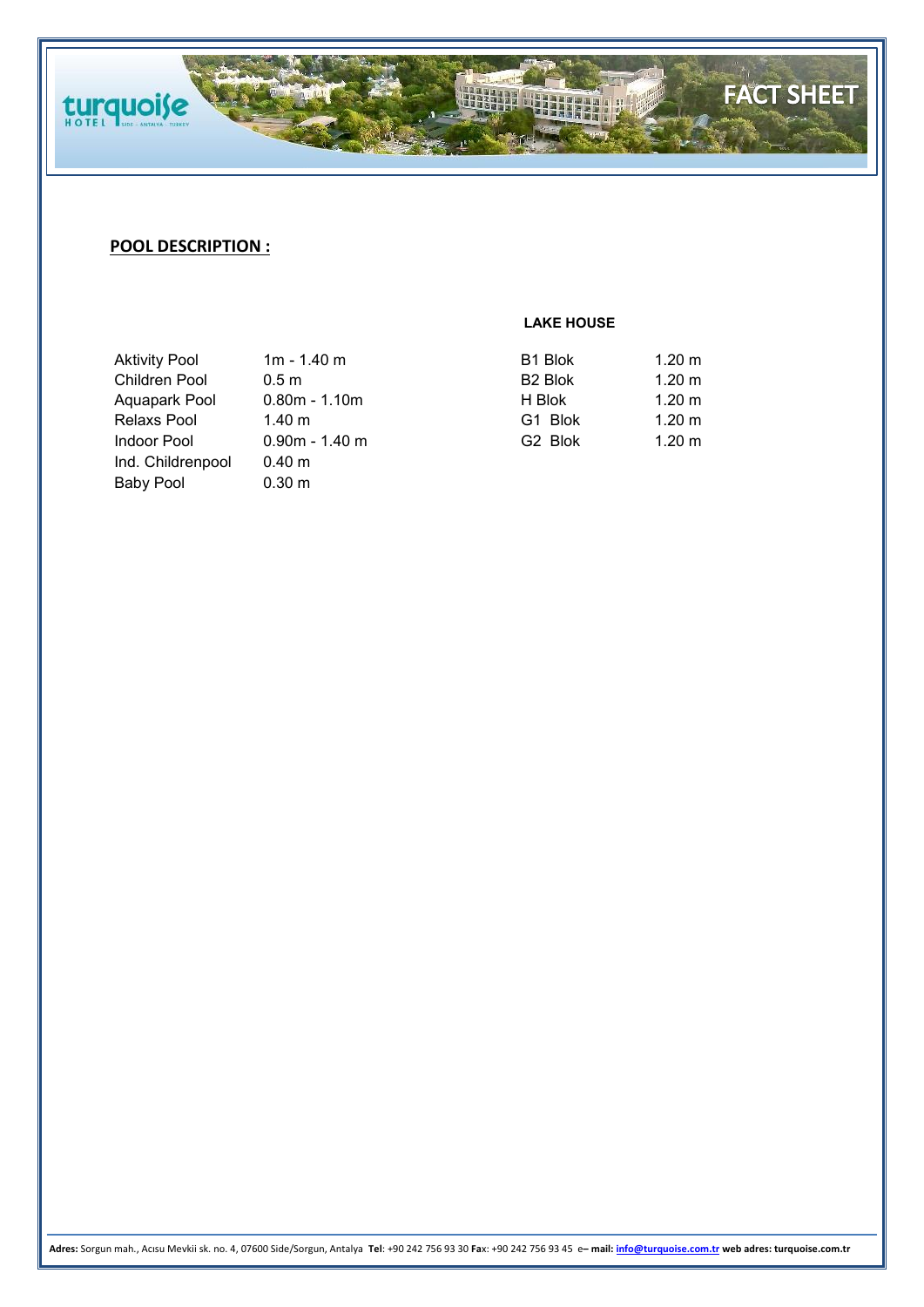

**FACT SHEET** 

# **RESTAURANTS**

### **KERVANSARAY RESTAURANT**

turquoise

Breakfast 07:00–10:00 Late Breakfast 10:00-11:00 Lunch 12:30–14:30 Dinner 19:00 – 21:30 Late Dinner 21:30–00:00 (Small Buffet) Early Breakfast 00:00–07:00 (for late check in & early check out guests)

Every Sunday "Brunch" service. Free of charge fresh pressed orange juice served by breakfast time .

# **BEGONVIL RESTAURANT** (Only for Lake Houses' Guests)

| Breakfast                 | $07:30 - 11:00$ |
|---------------------------|-----------------|
| Lunch (à la carte style)  | 12:30-16:00     |
| Dinner (a la carte style) | $19:00 - 21:30$ |

# **\*SNACK RESTAURANT**

12:30–16:00 Available at the snack restaurant are: soup of the day, different sorts of pizza, spaghetti, pide, hamburger, cheeseburger, french fries and alternatively chicken or meat döner.

# **\*GÖZLEME ( PASTRY)**

12:00–16:00 Guests who are near the beach area can eat fresh flatbread at the beach side.

#### **PATISSERIE**

12:00–17:00 (Ice Cream) 11:00–23:00 (Sandwiches, Coffee, Tea and Pastries)

# **\*MİNİ CLUB BAR**

09:00–18:00 Several kinds of beverages are offered.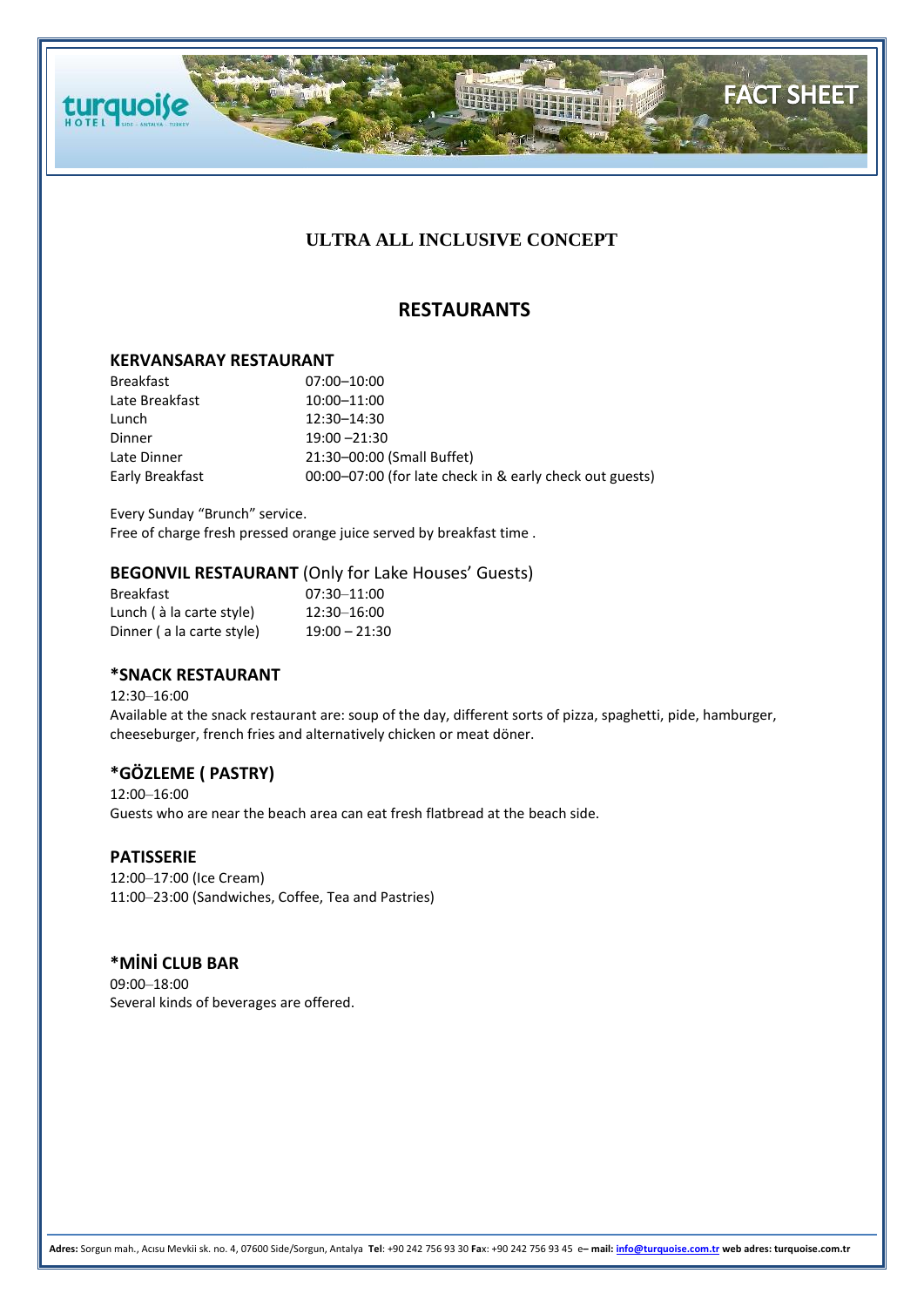# **ULTRA ALL INCLUSIVE CONCEPT**

**FACT SHEET** 

# **À LA CARTE RESTAURANTS**

| Napoliten Italian Restaurant     | 19:00-21:30                                                      | for guests up on $+12$ age |
|----------------------------------|------------------------------------------------------------------|----------------------------|
| <b>Turquoise Fish Restaurant</b> | 19:00-21:30                                                      |                            |
| <b>*Turkish Restaurant</b>       | 19:00–21:30 (It serves between 20. May – 20. Oct.)               |                            |
| <b>Dragon Asian Restaurant</b>   | 19:00-21:30                                                      |                            |
| *Steak House                     | 19:30-21.30 (It serves between 20. May - 20. Oct./ by charge)    |                            |
| <b>Bougainvillea Restaurant</b>  | 19:00-21.30 (It serves between 20. May $-$ 20. Oct. / by charge) |                            |
| (French and Italian Cuisine)     |                                                                  |                            |

**turquoise** 

Reservations for à la carte Restaurants must be made at least the day before for the following day between 09:00–17:00 at the Guest Relation Desk. The à la carte Restaurants need minimum 10 guests for opening. During your stay only the first reservation for the 4 à la carte Restaurant (upon availability/ reservation necessary) is free of charge. For further reservations, reservation supplement is 10 € per person per restaurant. Steak House Restaurant is on charge /10,- € per person.

Begounvillea Restaurant ( French and Italian Cuisine ) is on charge /10,- € per person. High Class Beverages and Quality Wines are available from menu card at our à la carte Restaurants with extra charge. Please ask our service staff.

# **SPECIAL OCCASIONS**

You are able to order cakes, flowers etc. for special events like birthdays or wedding anniversaries. These arrangements will be charged. We kindly ask you to give us your order at least one day before. For further information please contact Guest Relations.

Honeymoon concept includes (free of charge) room decoration, fruit basket, wine or champagne on arrival and once per stay breakfast to the room.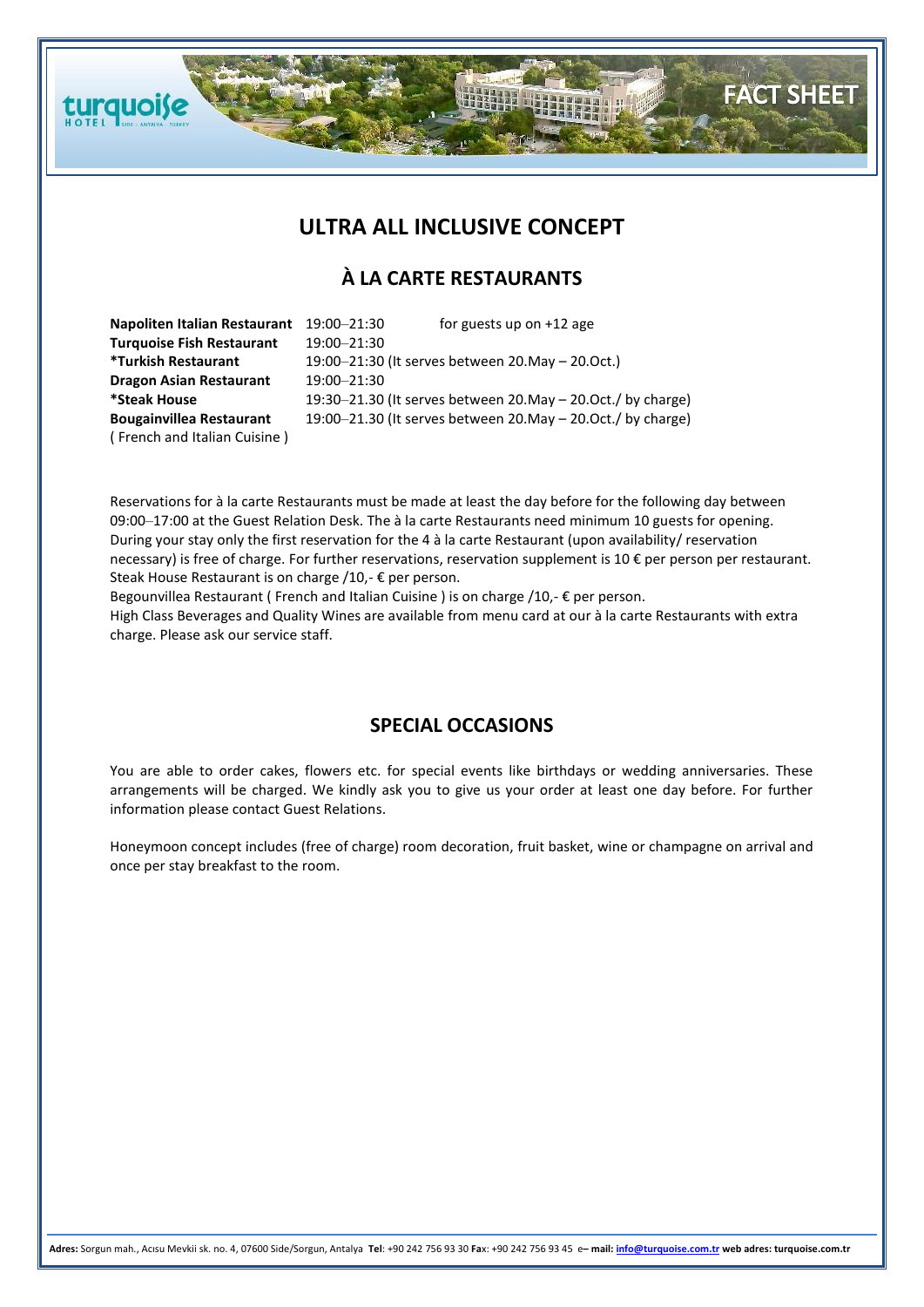

# **ULTRA ALL INCLUSIVE CONCEPT**

# **BARS**

**SULTAN BAR** 16:00–24:00 Our main bar is located by the pool and has indoor and outdoor sitting area.

**LOBBY BAR** Lobby Bar is open 24 hours.

### **KERVANSARAY BAR**

Several kinds of beverages are offered during lunch and dinner. Alcohol beverage service by breakfast time is not possible

# **\*BEGONVIL BAR**

#### 09:00–24:00

It offers several kinds of beverages. Waiter service (beverages) to the sun loungers available all day free of charge only for Lake Houses' guests.

#### **\*DISCO BAR**

23:00–02:00 It offers several kinds of alcohol & non-alcohol beverages

#### **\*POOL BAR**

09:00–18:00 It offers several kinds of alcohol & non-alcohol beverages

# **\*SUNSET BEACH BAR**

10:00–00:00 It offers several kinds of alcohol & non-alcohol beverages

#### **MINI BAR**

.

Mini Bar in Standard and Family Rooms is filled with soft drinks, soda and water. Mini bar will be refilled every day depending on consumption.

Mini Bar in Lake Houses and Deluxe Rooms is filled with soft drinks, soda, water and beer. Mini bar will be refilled every day depending on consumption.

All rooms have coffee/tea set- up.

**\*As required by law in Turkey, it is forbidden to serve and sell every kind of alcoholic drinks to guests who are under 18 years. Parents are responsible for their children.**

**Adres:** Sorgun mah., Acısu Mevkii sk. no. 4, 07600 Side/Sorgun, Antalya **Tel**: +90 242 756 93 30 **Fa**x: +90 242 756 93 45 e**– mail[: info@turquoise.com.tr](mailto:info@turquoise.com.tr) web adres: turquoise.com.tr**